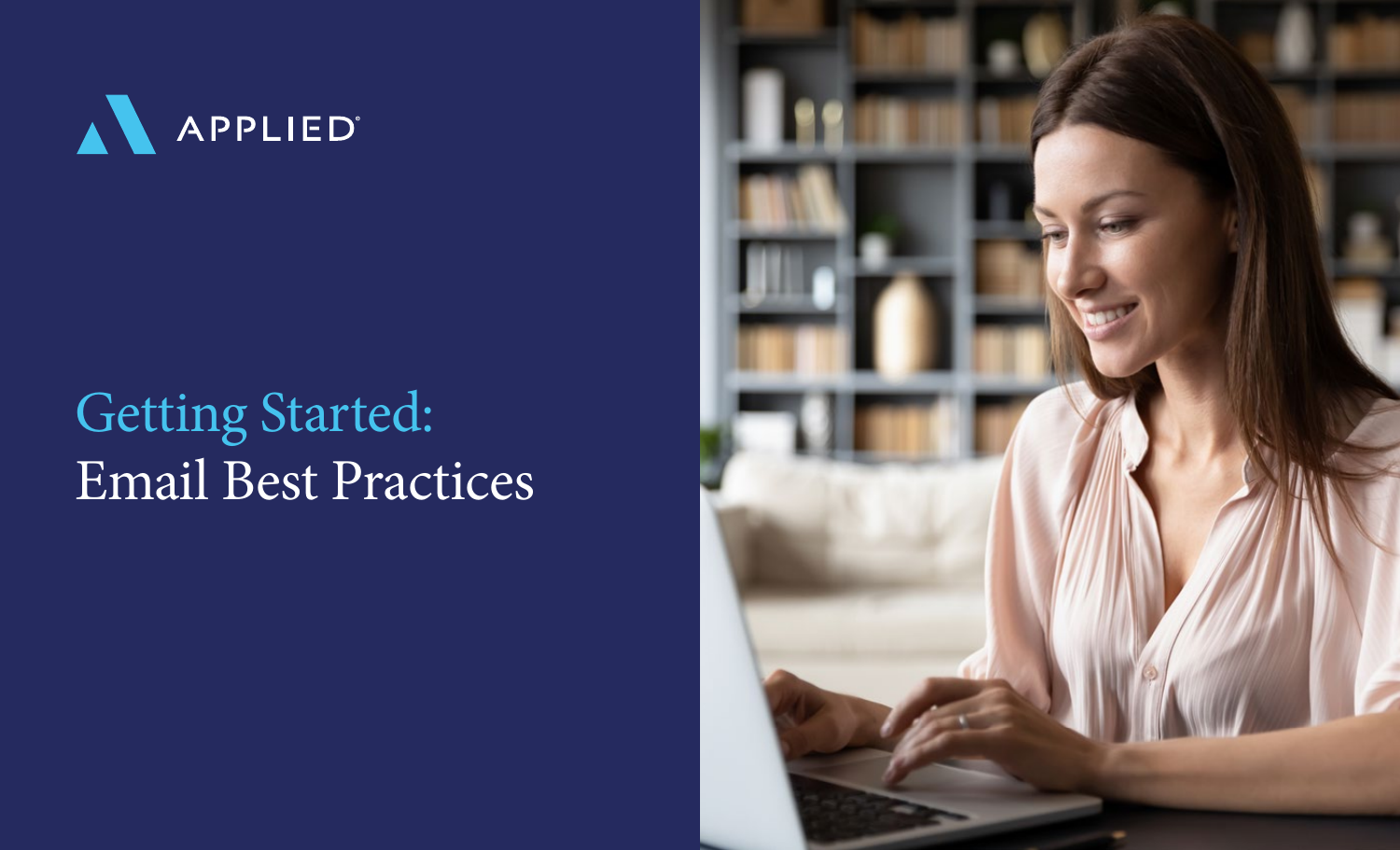# Introduction

## **It's time! You have the perfect piece of content and the right audience to send it to. Now you must get your email communication ready to hit "send."**

As you craft this communication, there are some best practices to keep top of mind to ensure your audience not only opens the email but reads what is inside.

To see best practices in action, we have broken down two examples of marketing emails – one sharing all the good tactics to use in your marketing emails and one with the pitfalls to avoid when crafting a marketing email. Try using these tactics as you execute your email marketing campaigns to get the best results!

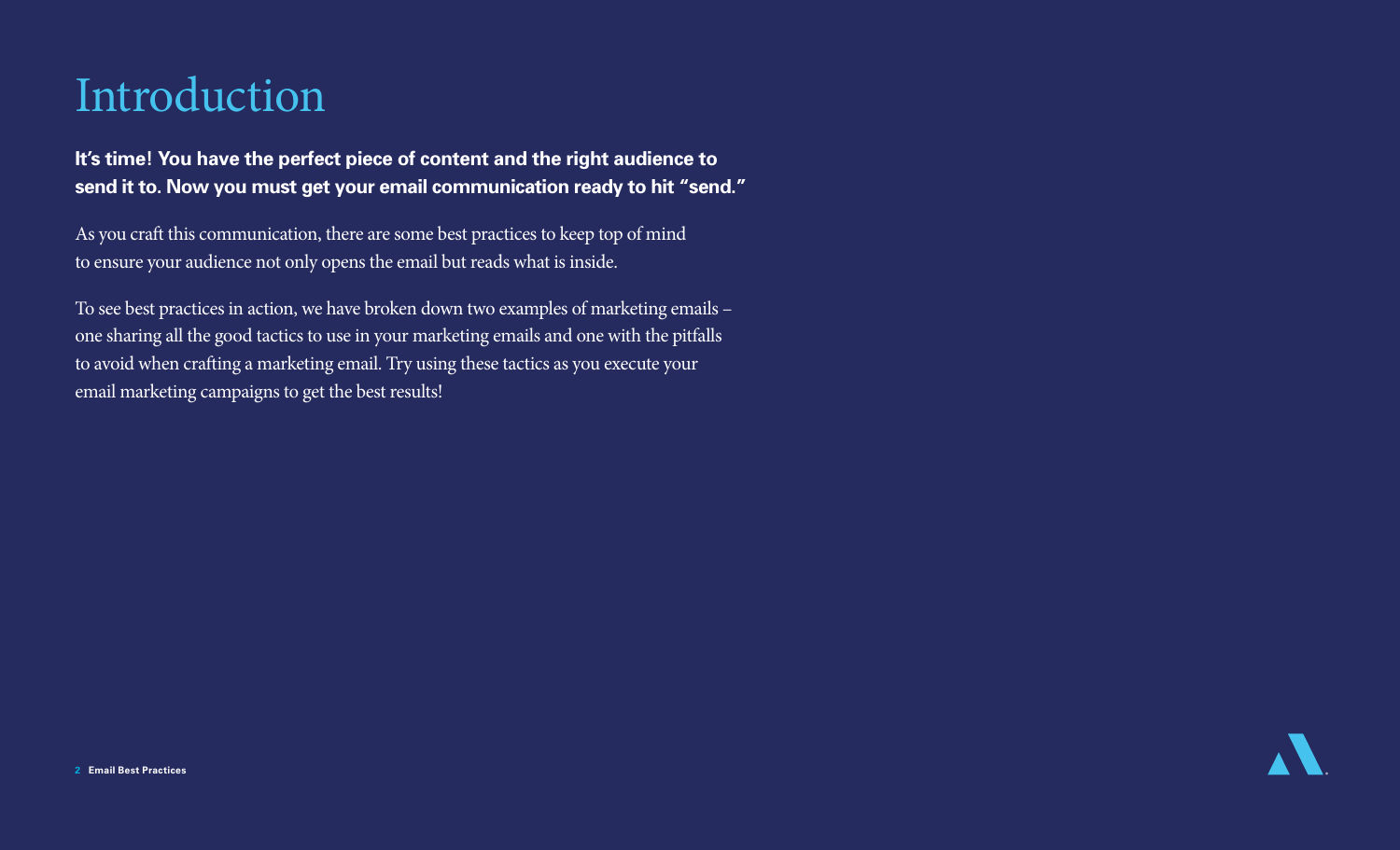### **Example 1: Effective Marketing Email**

From:**Insurance Solutions Advisors** isa.nee@insurancesolutionadvisors.com Date: Wed, Apr 29, 2020 at 4:46 PM Subject: Coronavirus (COVID-19) Update To: cmk927@gmail.com



At Insurance Solution Advisors, the safety and well-being of our team members and customers has and will always be our first priority. We would like to take this opportunity to wish you all well and hope that you and your loved ones are staying safe and healthy during this time. Please know that our team is working hard to ensure continuity of our service to all clients.

At this time, we would like to let you know of some recent changes that the Massachusetts Registry of Vehicles have implemented. If you are a client outside of Massachusetts, please visit your state's Registry of Motor Vehicles website for specific updates. MA Registry of Motor Vehicles Updates as of April 29, 2020. Please be sure to check the RMV website as specifics can change daily, Mass.Gov/RMV

#### **Essential Services**

- Registering a newly purchased vehicle as your primary mode of transportation for employment or obtaining medication and other necessary treatments
- Obtaining a commercial driver's license or commercial learner's permit
- Transferring your license or registration from another state

#### **Non-Essential Services**

- Registering a motorcycle as a secondary mode of transportation
- Registering a boat, utility trailer, or camper for recreation purposes
- Obtaining a REAL ID unless part of a new Mass ID issuance or an out of state transfer of a driver's license / ID

*As COVID-19 continues to spread and we make lifestyle adjustments in response the challenge is to maintain your mental and physical health in light of mounting stress* 

For more information, please visit our Insurance Solution Advisors Coronavirus Resource Center.



FOLLOW US ON SOCIAL MEDIA

Make sure you don't miss out on what's happening at Insurance Solution Advisors

 $00000$ 

Click here to unsubscribe or to change your Subscription Preferences. This information is provided for general information purposes only. It does not constitute professional advice and does not create a broker-client relationship<br>Please consult a Insurance Solution Advisor about your specific needs before taking any action.

@ 2020 Insurance Solution Advisors. All rights reserved.

#### **3 Email Best Practices**

### **Best Practices Takeaways**

- **• Sender:** Pick a sender name that will help people quickly identify your brand. Always link your communication to a company branded email mailbox that someone on your team routinely checks.
- **• Subject line:** Keep subject line to a max of 9 words and under 55 characters – including spaces! Use a subject line that grabs attention and explains what is in the email right away.
- **• Logo usage:** Keep your brand top of mind with logo placement clearly at the upfront of an email. Link your logo back to your website.
- **• Imagery:** Keep your image clear and relative to the topic of the email. Link the image to the same location as your CTA.
- **• Email body copy:** Be direct and to the point in the body of the email. Keep it short, simple and conversational.
- **• CTA:** Use calls-to-action in your emails several times to increase your click-through rate and provide your audience with the convenience of reaching your content. When using a button, take advantage of teaser text that creates action.
- **• Subscription:** A good and compliant marketing email should always provide an option to unsubscribe for your email list.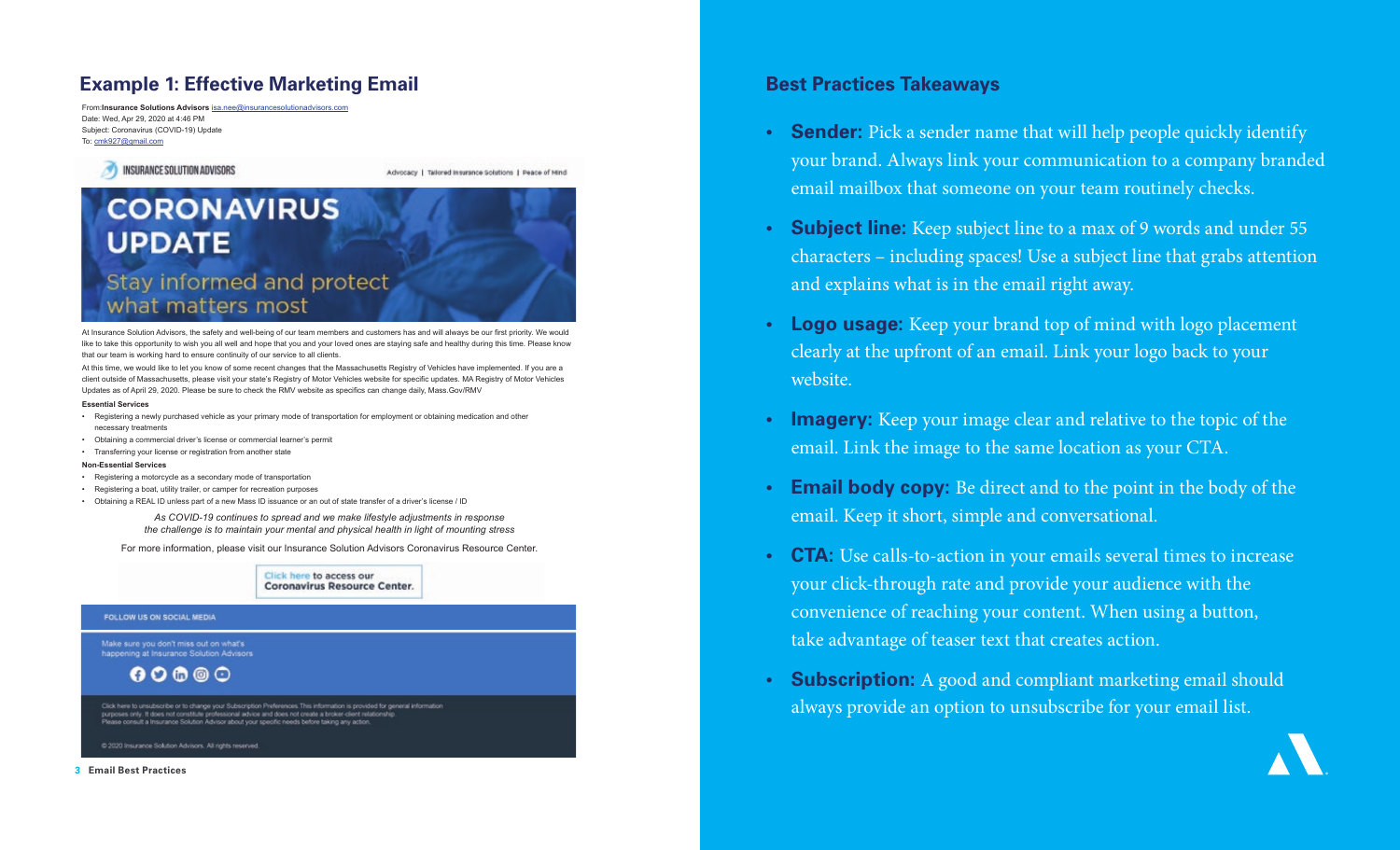## **Example 2: Less Effective Marketing Email Common Pitfalls to Avoid**

From: no-reply@leadgenteam.com

Subject Line: Lead Generation

### Dear,

I would like to speak with your organization regarding how we can assist your efforts to generate quality sales opportunities for your organization. Over the past seven years, we have been providing first-class B2B lead generation services for some of the largest and most successful organizations in the world today. We provide a turnkey solution including a) creating professional marketing materials, b) granting access to our database of key decision makers to your team, c) sending out e-letter campaigns to select targeted clients, d) follow-up services via telephone and e) closing new business opportunities for you. Our service is excellent for introducing new products, good and services – support channel partners – and ultimately driving bottom line profits.

Our client list reads like a who's who amongst the Global 500. We have been supporting AT&T, Adobe, Borland, Computer Associates, IBM, Intel, Microsoft, General Motors, and hundreds of other organizations with providing their teams with substantial high quality leads. We have a B2B database that contains over 12 million executives, including website and email addresses and telephone numbers. We specialize in creating personalized and customized e-Letter campaigns coupled with effective telemarketing follow-up campaigns.

Please take a few moments to review the attached PDF file. I'll have someone on my team follow up with a phone call. You can set an appointment on my calendar through them if you wish.

Sincerely,

**Taylor** 

- **• Sender:** There is no name you could relate to in the "From" section and the reply mailbox does not receive responses.
- **• Salutation:** The email doesn't include a general salutation or one specific to the individual recipient, which is a missed opportunity to create an engaging, personalized interaction.
- **• Subject line**: Sometimes less is more isn't always the case. While concise, the subject line doesn't indicate what specifically about the topic of lead generation the recipient will learn about.
- **• Logo usage:** No logo is present so the recipient lacks the opportunity to associate with the brand.
- **Imagery:** While text-based emails work well with personal exchanges, visuals are encouraged to visually supplement your message and grab the recipient's attention.
- **• Email body copy:** The body of the email has little flow and lacks quick, digestible pieces of information, making it hard to follow.
- **• Signature:** In this text-based example, the signature is generic and tells us nothing about who is sending this email beyond the individuals first name. Have the individual's name tie to the sender information and include personal details, like title and contact information, to keep a personal touch. Image-based emails do not require the same personal signature.